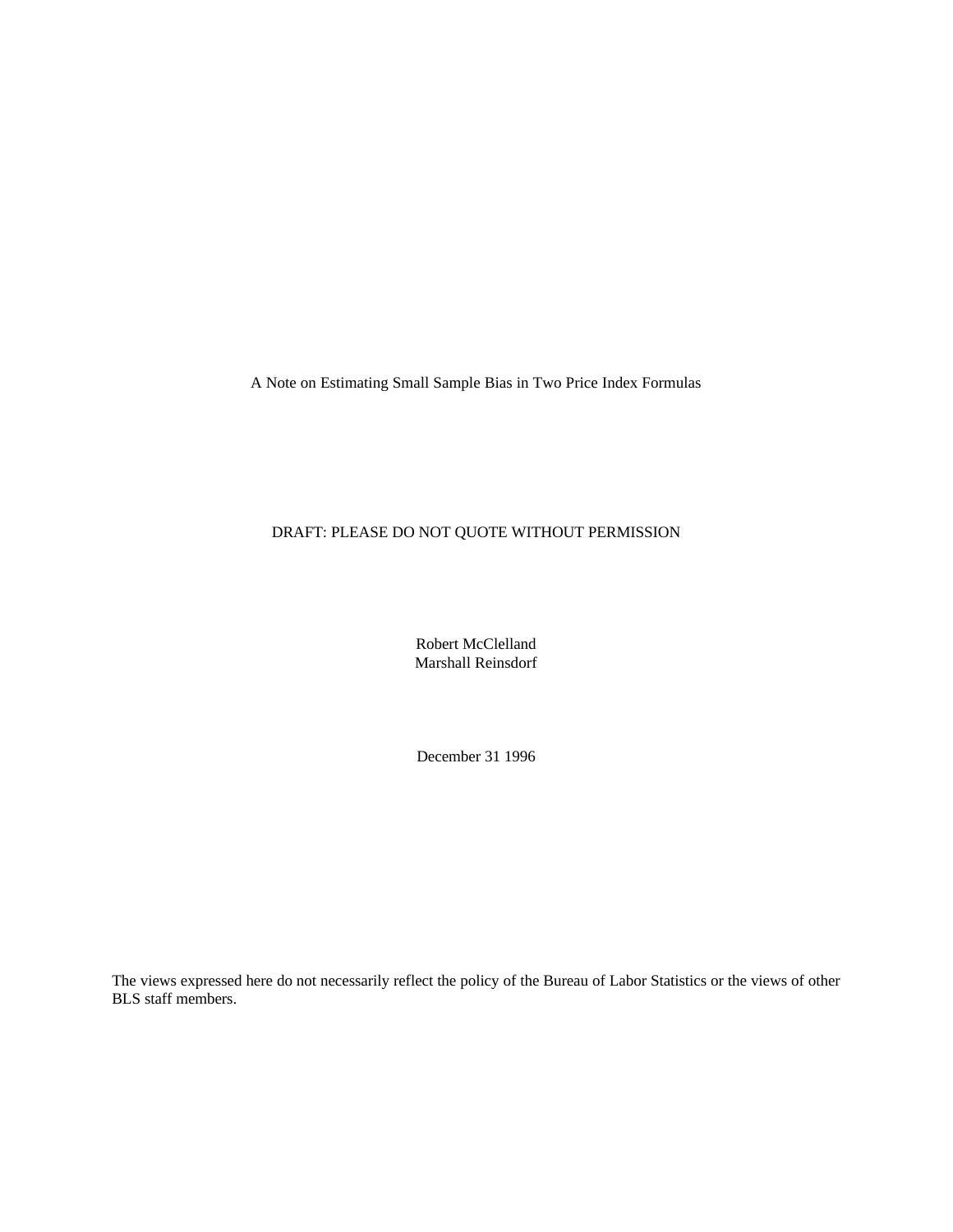In this analysis we compare the finite sample bias (aka small sample bias) of the geometric means index and the 'seasoned modified Laspeyres index ' (hereafter referred to as the seasoned index.) Our tentative conclusion is that the geometric means index has a larger, growing rate of small sample bias while the seasoned index has a smaller, fluctuating bias.

Given an index  $I_n(P_t, P_{t+k})$  of a sample of n quotes using price vector  $P_t$  in time t and price vector  $P_{t+k}$  in time t+k, small sample bias occurs when

$$
E[I_{n^*}(P_t, P_{t+k})] \neq I_n(P_t, P_{t+k}),
$$

where n<sup>\*</sup> is less than the population of quotes n. This tends to happen in price indexes because they are often ratios of the form  $i(P_{t+k})/i(P_t)$ , and by Jenson's inequality,  $E[i(P_{t+k})/i(P_t)] < E[i(P_{t+k})]/E[i(P_t)]$ .

The first of the two indexes considered here is the seasoned index

$$
S_n(P_{t+k}, P_t) = \frac{\sum_{j}^{n} (E_{j,B}/P_{j,I}) P_{j,t+k}}{\sum_{j}^{n} (E_{j,B}/P_{j,I}) P_{j,t}},
$$

where  $P_{j,t}$  is the price of good j at time t.  $E_{jB}$  is the total expenditures on good j in the base period B, the time period during which the expenditures are made. Rather than occurring in a single month, this period varies from one week to five years, depending upon the item stratum. In addition, the expenditures need to be multiplied by several adjustment factors, such as a correction for the difference in the definition of goods between the survey which collects expenditures and the survey which collects the prices. If time period I equals B, then we have a modified Laspeyres index of the form

$$
\frac{\sum_{j}^{n}Q_{j,B}P_{j,t+k}}{\sum_{j}^{n}Q_{j,B}P_{j,t}}.
$$

Because prices are not collected by the Bureau of Labor Statistics (BLS) in the base period, prices in some other time period must be used. From 1978 until 1996, this period was the first month in which the prices were used in the index. To correct 'formula bias', the BLS either uses prices when they are 'initiated', which occurs approximately three or four months before the prices are used in an index or simply holds the prices for three or four months before using them in the index. These processes are collectively referred to as "seasoning", and an index using the procedure is a "seasoned" index.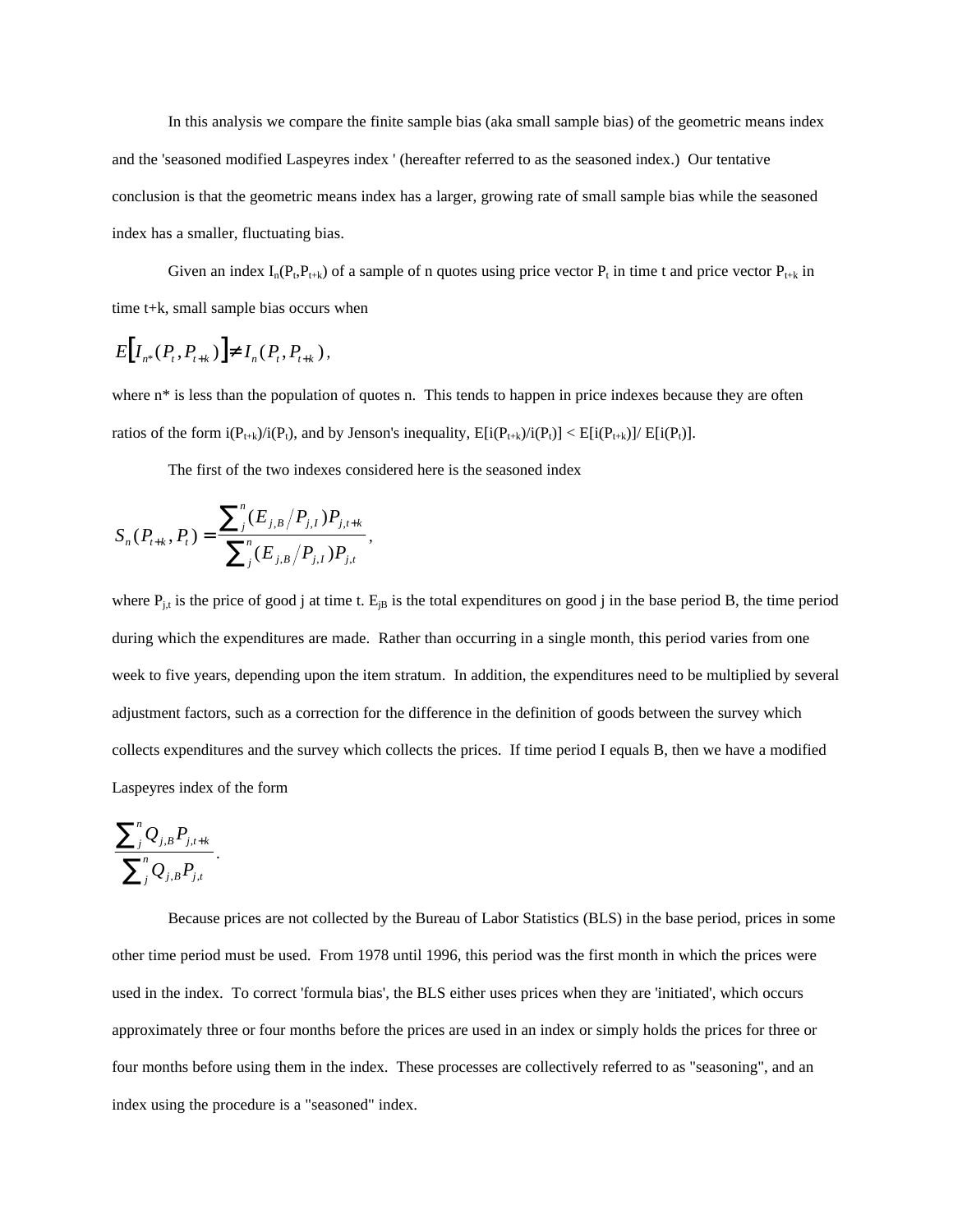The second index to be considered is the geometric means index

$$
G_n(P_{t+k}, P_t) = \prod_{j}^{n} \left[ P_{j,t+k} / P_{j,t} \right]^{E_{j,B}/\sum E_{j,B}}.
$$

-

One problem with estimating either index is that for each item stratum the BLS collects only a small proportion of all possible price quotes in a given area. To represent this, we can replace E<sub>j,B</sub> with  $\overline{E}_{i,B} = W_{i,B} * N_{i,B}$ , with  $N_{i,B}$  being a random variable equal to unity if a particular outlet and item is chosen and zero otherwise and W<sub>i,B</sub> being the product of the adjustment factors mentioned above. The BLS sets the probability of choosing a given outlet proportional to the outlet's expenditures. Within each outlet, the price of a specific good is 'initiated' by being randomly selected in a similar manner. This ensures that the expected value of  $\overline{E}_{i,B}$  equals  $E_{i,B}$ .

To simulate the measurement of small sample bias, we pool quotes nationally into a population from which indexes could be formed using the two formulas. We then calculate the expected value of the index formed with a subset of the population. For the geometric means formula, this expectation is found by exhaustively forming indexes with all possible combinations of quotes. For the seasoned index, this expectation was formed in a similar manner for small populations and through Monte Carlo simulations for larger populations.<sup>1</sup> The link month for all quotes in all strata is assumed to be March, 1993 and indexes compare this month with prices in the 18 month period starting April 1993 and ending September 1994. The 'initiation period' is assumed to be January, 1993. Please see the appendix for additional information on the data.

Our results are in figures one, two and three. In the first two figures, we show the small sample bias of the geometric means and seasoned index using one, two, three, four and the average number of quotes over the 18 months in our sample. This average is the average number of quotes in each of the 44 geographic areas in which indexes are formed. As expected, the bias falls as the number of quotes increases. Seasonality appears to strongly affect the bias of both indexes. However, while the bias of the geometric means index shows a definite upward

 $1$  For the geometric means formula it is always computationally tractable to use all possible combinations of quotes. The seasoning formula does not allow the same kinds of manipulations possible in the geometric means, so that exact calculation of the expectation is possible for only small populations.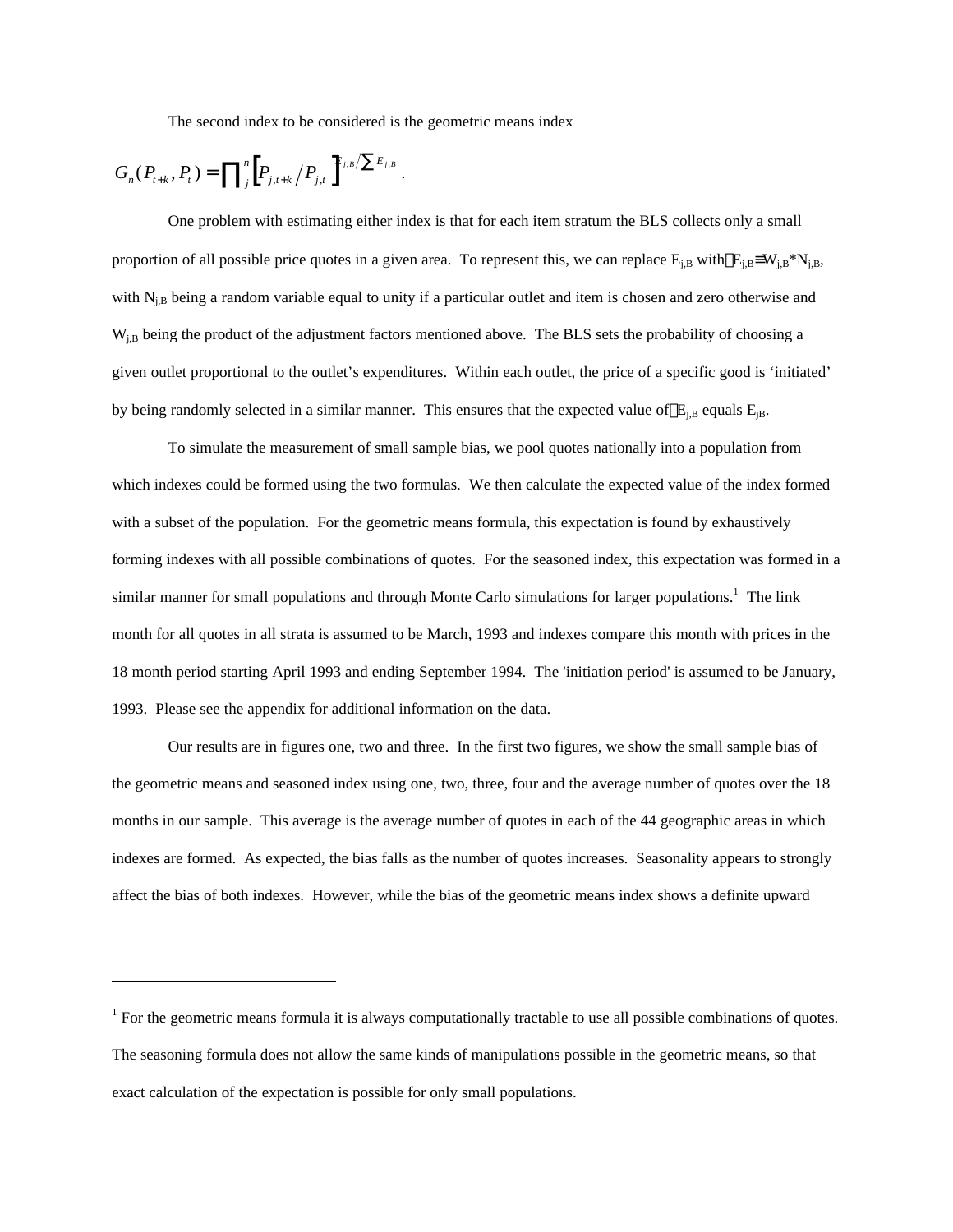trend, the seasoned index appears to have only a cyclical component. The difference is most striking in figure three, where we compare indexes with the two formula, using the average number of quotes.

One possible explanation for this is that the two indexes formed with the population are moving away from each other, as shown in figure four. Because both formula yield essentially identical indexes when only a single quote is used, the geometric mean must, in some sense, fall farther than the seasoned index.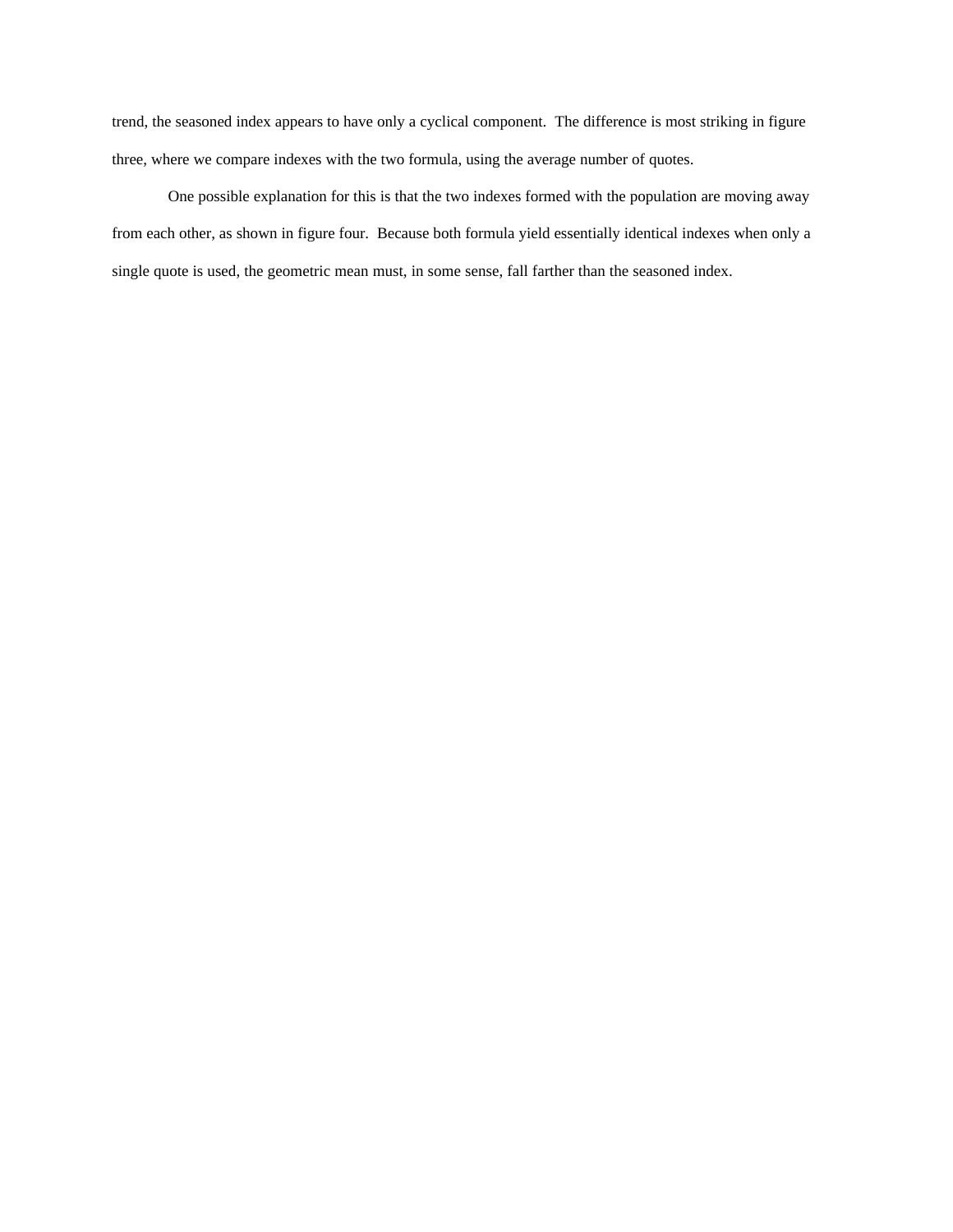## APPENDIX DATA SET CONSTRUCTION

The prices used in this analysis are the prices of items in the commodities and services section that are used in calculating the CPI. Item classes in which the average number of quotes was less than two were deleted - calculated by dividing the total number of quotes by 44, the total number of geographic areas for which indexes are created-- as were strata with an unusually large number of missing prices or with anomalous price behavior. The total weight of these three classes in the CPI is less than 0.5 percent. The number of remaining item strata is 162.

Any quote that was missing in January 1993 or for which the number of quotes in the area was unknown was deleted. If the price for a given quote was missing for every month from January to November of 1994, then the quote was deleted. Because approximately 20 percent of the sample rotates every year this left about 60 percent of the original sample. In addition, any quote in which a noncomparable substitution was made was deleted. If an index was missing because all of the values were missing, the index was imputted using the average of all other indexes.

For the 82 item groups where prices are collected monthly, the index is calculated from March 1993 to later months ending in September 1994. For the 80 groups where prices were collected bimonthly, even-month indexes run from February through August and odd-month indexes run from January through September. The even-numbered months were treated as odd-month quotes (i.e., quotes from February were combined with the January quotes.) There were also several large metropolitan areas that collect the bimonthly items on a monthly basis. Odd-month quotes of this type were used and even-month quotes were ignored. To avoid any potential problem from chaining, indexes between March 1994 and later months were formed by comparing the prices in March 1994 with that month. As with BLS policy, if at least one quote existed in both periods of the index, then missing values were imputed using the index formed by the existing quotes.

The indexes were aggregated using the relative importance weights for December 1994. These weights are the product of the index in a given period and the item's expenditure share estimated from the 1982-4 Consumer Expenditure Survey. While this method is slightly inaccurate, the inaccuracy is only a function of how the relative inflation rates across goods has changed from January to December 1994. The outlet expenditures used for the expenditure weights were taken to be the average expenditures in the area from which a price quote was taken. All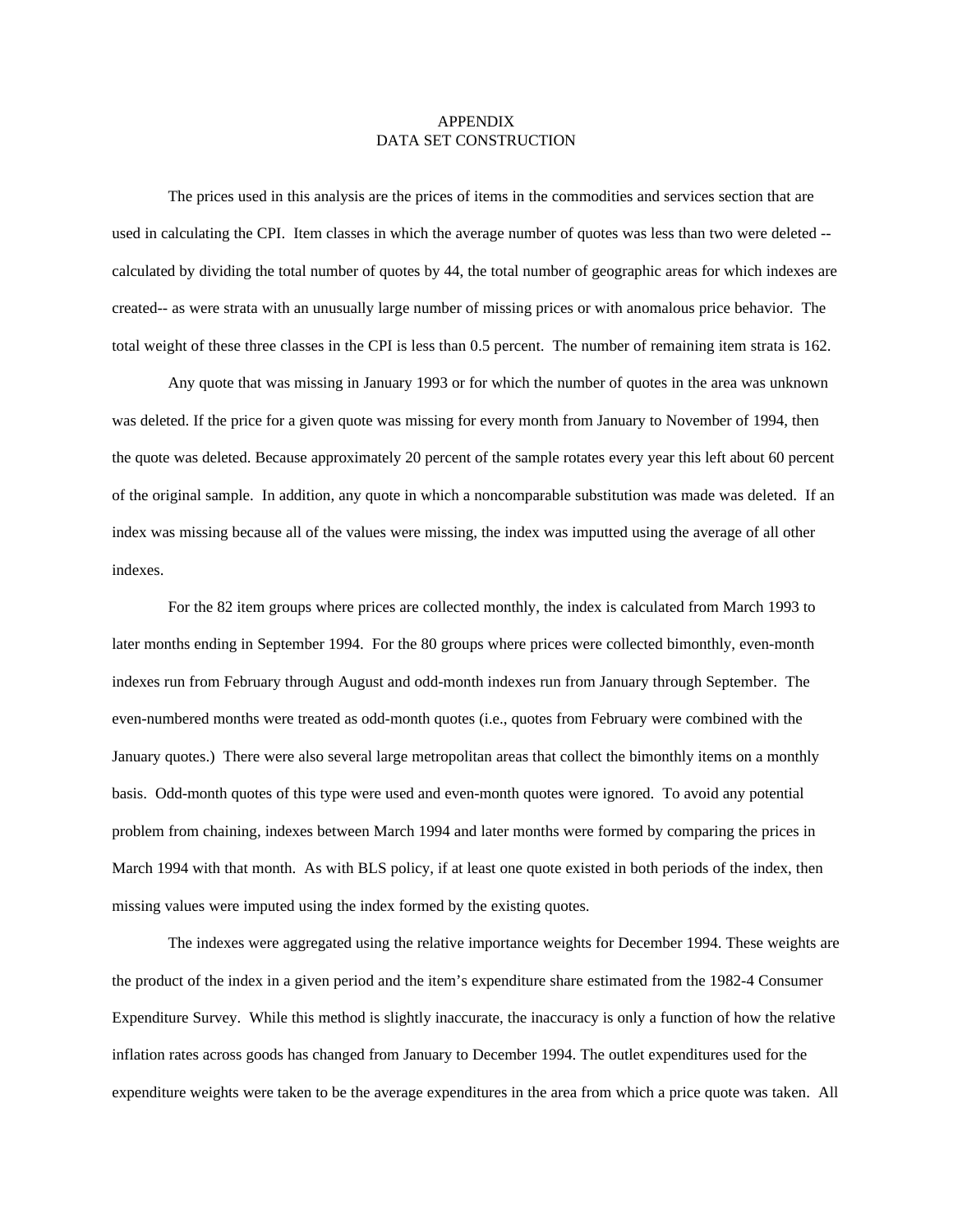the adjustment factors in the weights, such as the percent of POPS correction, were ignored. For the Monte Carlo simulations, quotes were drawn from the population 20,000 times, with the probability of an outlet being selected was proportional to its expenditures, as defined above.

Official Bureau procedure is to select randomly one entry level item (ELI) to represent the item strata of goods and then randomly select outlets from that ELI proportional to their expenditures. Here, we do not separate the quotes by ELI, but simply sample outlet/quote combinations from the entire item stratum.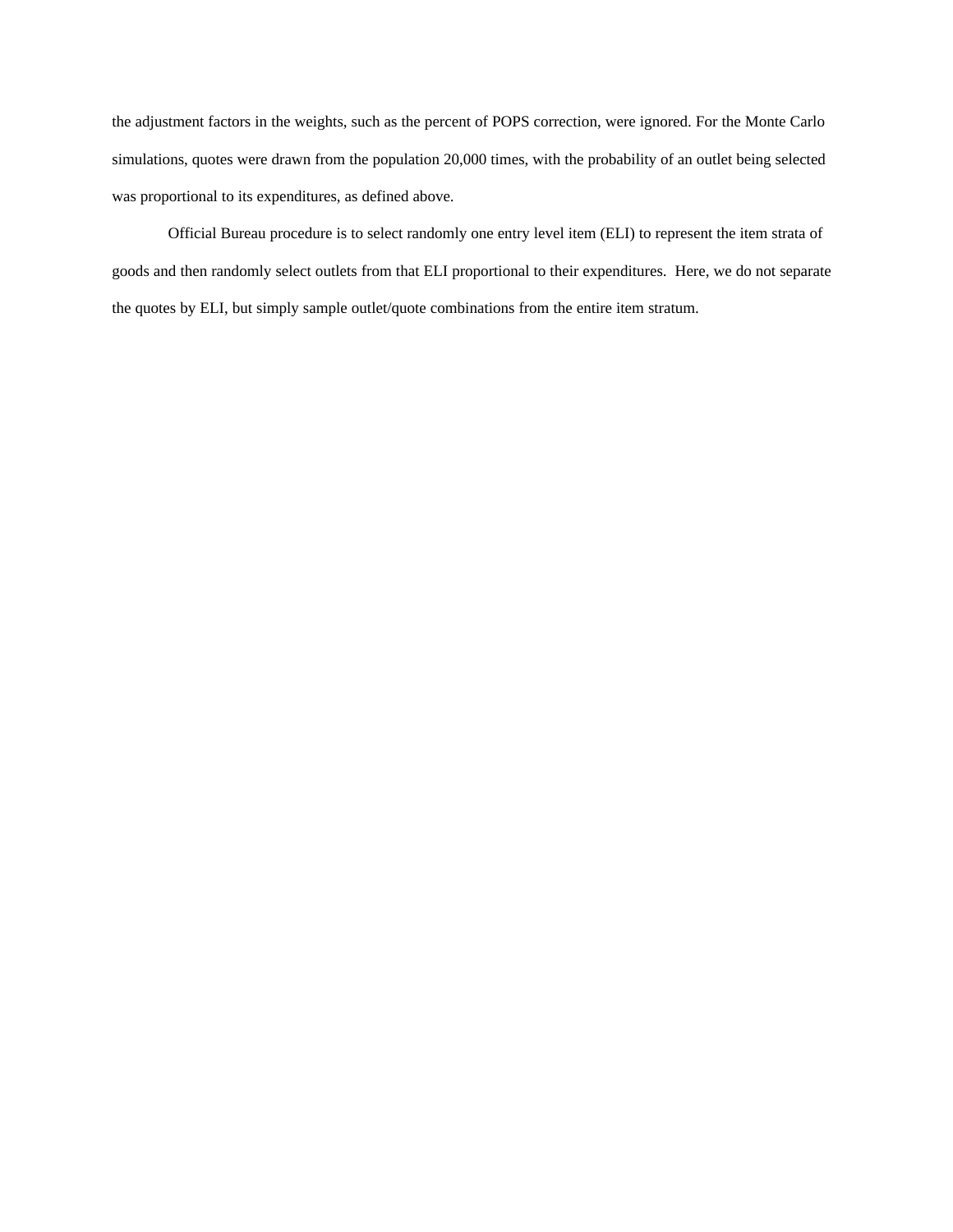## FIGURES

Figure 1 Small Sample Bias for Geomeans Method

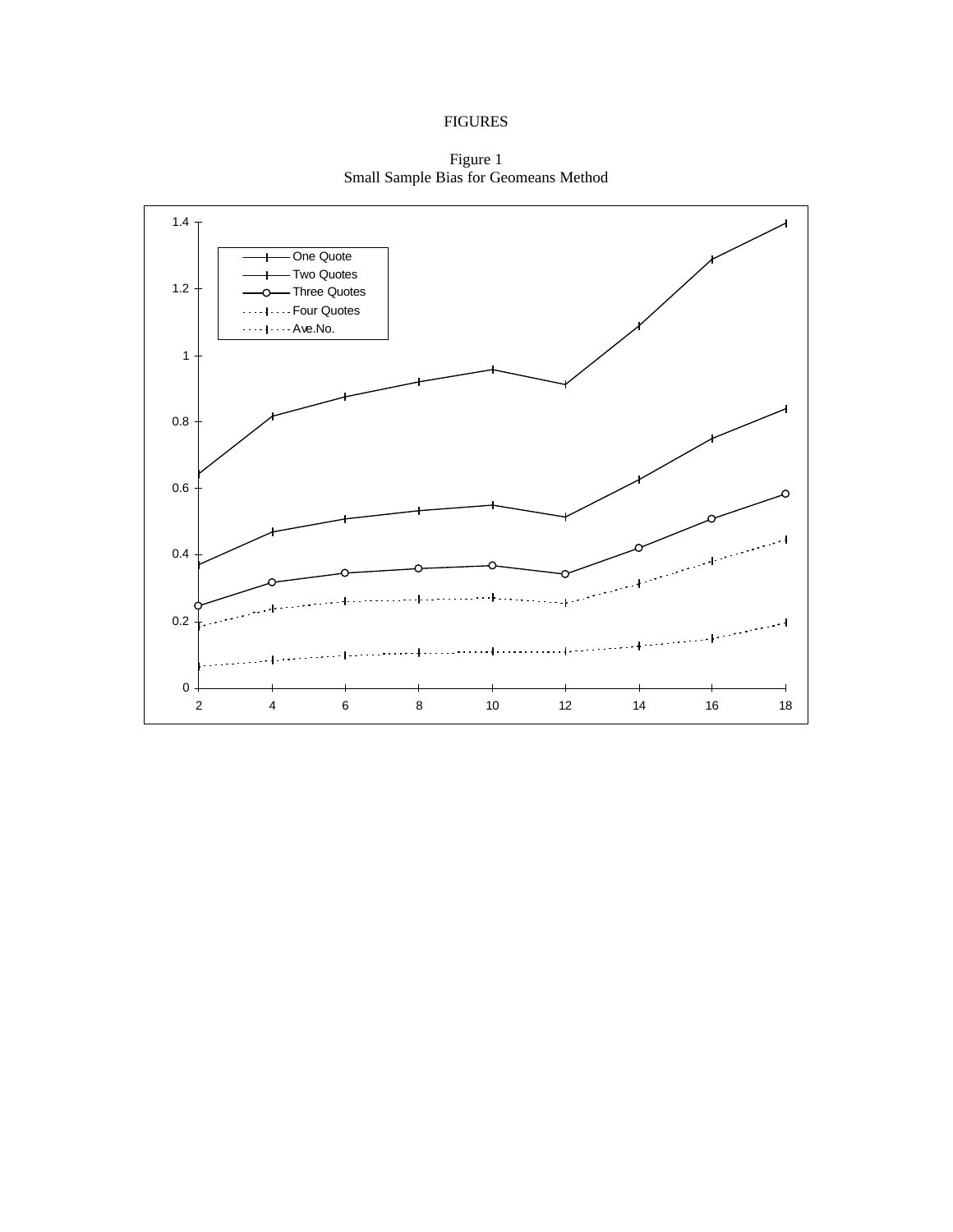Figure 2 Small Sample Bias for Seasoned Method